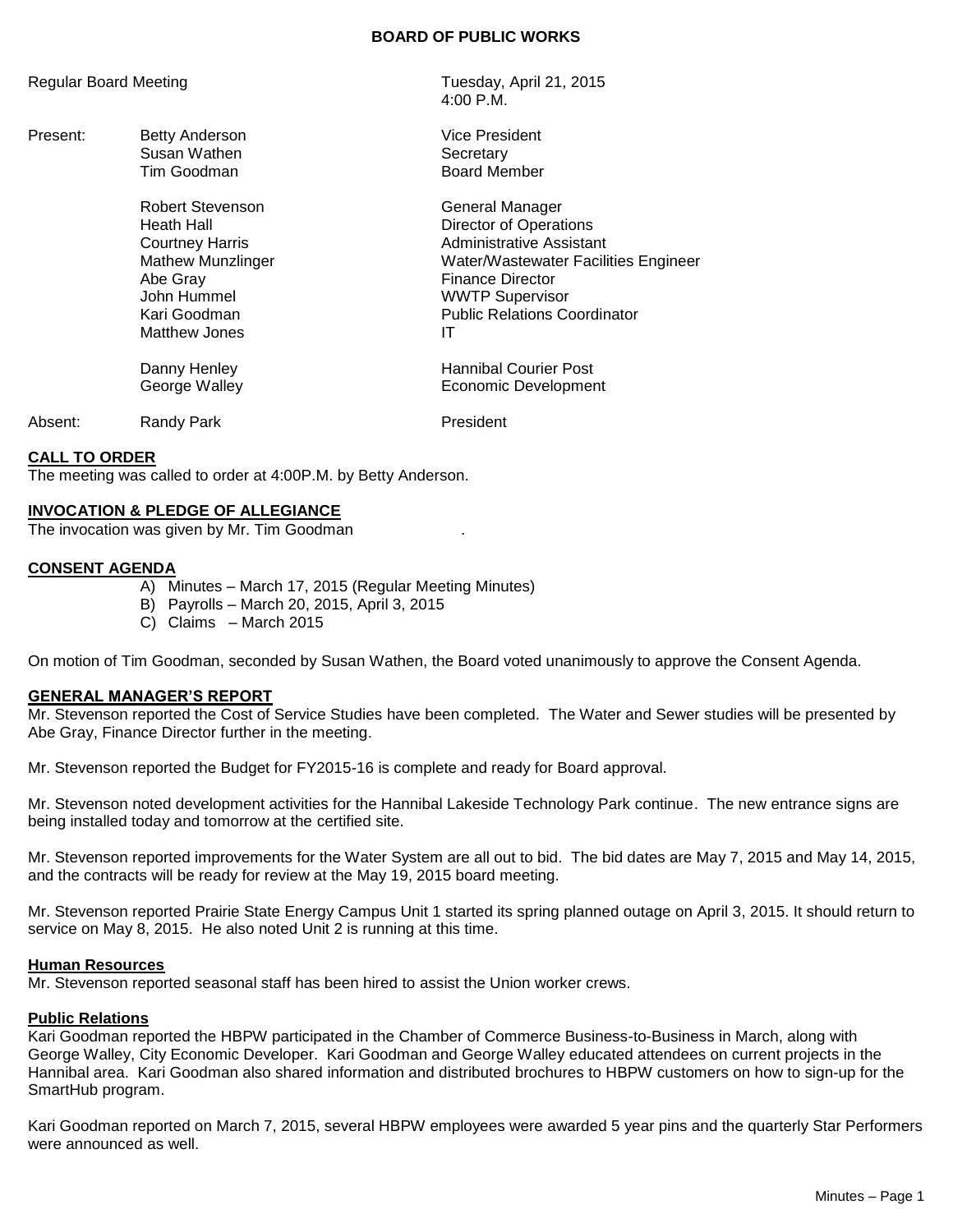# **Operations Report**

Heath Hall reported the Electric Department replaced poles and battery banks at the substations during the month of March. Mr. Hall also noted there were only 3 electric outages during the month of March.

Heath Hall reported the Water Department repaired and excavated 7 total leaks during the month of March. The Water Crew also worked on flushing fire hydrants and the mapping project is almost completed.

Heath Hall reported the Sewer Department responded to 13 reported stop ups with none being on the HBPW. Mr. Hall also noted on March 25, 2015, a sewer easement machine was purchased and picked up from the City of Sullivan. The easement machine is currently getting service by the HBPW Maintenance staff in hopes to use it during the month of April.

Heath Hall reported the Wastewater Treatment Plant flooding Incident repairs continued during the month of March. The new 24 inch drain line construction at Riverview Park is underway by the HBPW Sewer Crew, and is 90% completed at this time.

Heath Hall reported the biannual basin cleaning began in late March and will continue into April.

Heath Hall noted the HBPW received the first Disinfection by Products (DBPs) test results in the last couple of years that is below the four quarter running average threshold.

Heath Hall reviewed a list of activities that were completed by the Maintenance Department during the month of March.

Heath Hall reported annual vehicle inspections have been completed for all HBPW vehicles, and each vehicle has received either a Missouri State Inspection or a Federal DOT Inspection. Mr. Hall noted a minimum amount of repairs were required to bring the fleet into compliance.

Heath Hall reported a refund check from MIRMA was received for the amount of \$297,000.00 reimbursing the HBPW for flooding damage at the Water Treatment Plant.

# **FINANCIAL REPORT**

Abe Gray presented the Board with the financial results for the month of March and year to date results.

### **PROJECTS REPORT**

Mathew Munzlinger presented the Board with an updated progress report of ongoing projects. This includes projects from the Water System and Water Treatment Plant, as well as the Sewer System and Wastewater Treatment Plant. Mr. Munzlinger noted the progress of these projects and studies is acceptable and will continue as weather permits.

On motion of Susan Wathen, seconded by Tim Goodman, the Board voted unanimously to approve the Regular Reports.

# **OLD BUSINESS**

Mr. Stevenson presented the finalized 2015-2016 Operating Budget. The Electric, Water, and Sewer budgets were reviewed and discussed.

On motion of Tim Goodman, seconded by Susan Wathen, the Board voted unanimously to approve the 2015-2016 Operating Budget as presented.

# **NEW BUSINESS**

Abe Gray presented the Water and Sewer Cost of Service Studies provided by Power System Engineering, Inc. Mr. Gray noted the data received from the study is designed to recommend changes as needed for the current rates. Mr. Stevenson noted the HBPW is still reviewing the disparities and currently working on rate design.

On motion of Susan Wathen, seconded by Tim Goodman, the Board voted unanimously to receive the Cost of Service Study and order it filed.

Matthew Jones presented and reviewed the Remote Meter Disconnect and Electric Meter Testing policies. Mr. Jones would like the Board to review both documents to approve at the May board meeting.

Mr. Stevenson reported the Army Corp of Engineers has reviewed the design of the new lake at the Hannibal Lakeside Technology Park (HLTP), and noted the development of the lake will create a loss of stream bank within the certified property. The Army Corp of Engineers is requiring the stream bank be mitigated or replaced with an alternative improvement project. The HLTP committee has been collaborating with Klingner and Associates with ideas that may satisfy the Corps' demands, and Mr. Stevenson recommended hiring Klingner and Associates for \$11,500.00 to assist with the improvement project.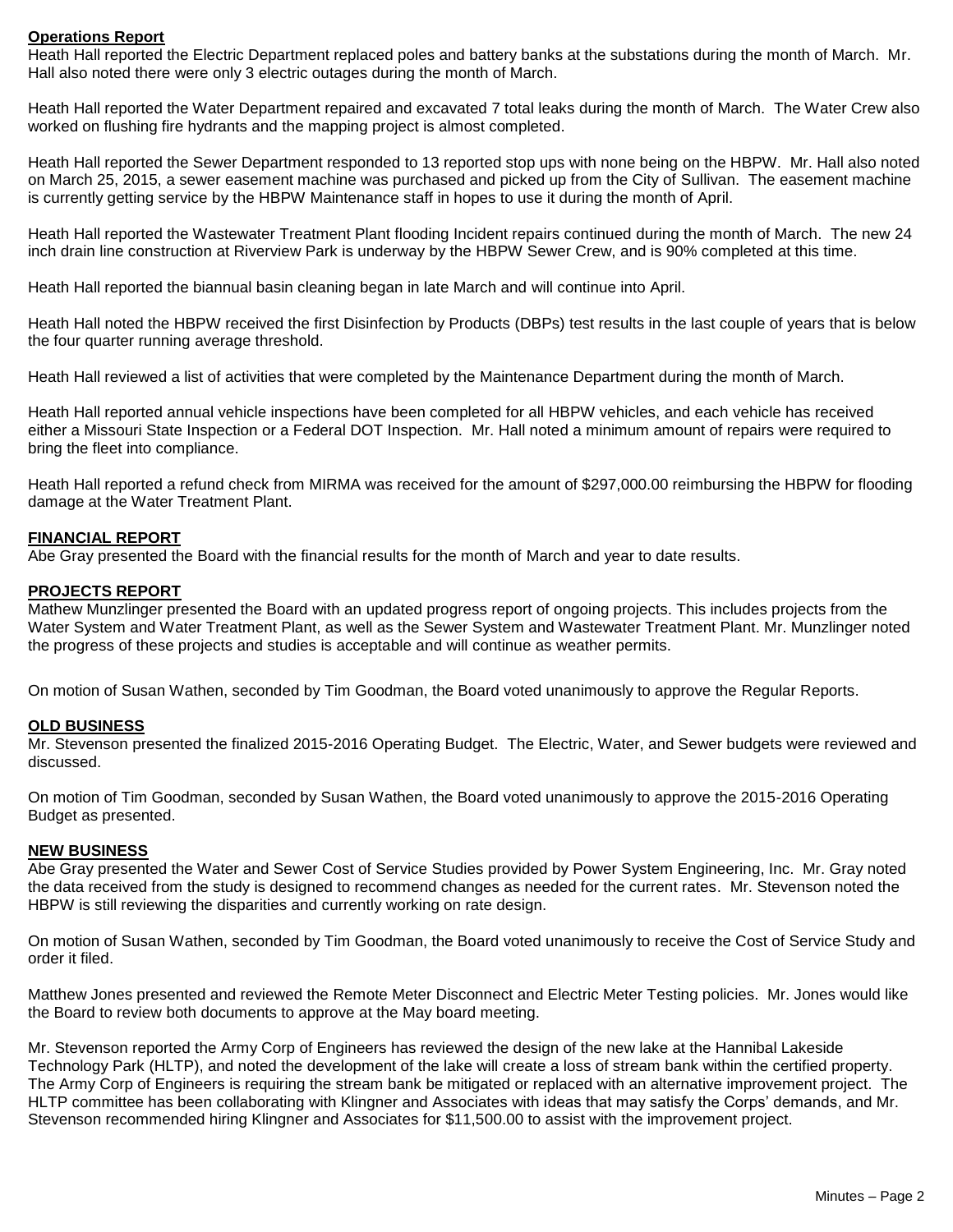On motion of Susan Wathen, seconded by Tim Goodman, the Board voted unanimously to approve the Klinger Contract Amendment for \$11,500.00 as presented.

Heath Hall reported on April 15, 2015, the HBPW publicly opened bids for Uniform Services 2015 through 2017. The contract consists of uniforms that are required by the Union Memorandum of Understanding, door mats in various locations, and dust mops. Mr. Hall noted the HBPW received two bids from Aramark and Cintas. After review, Mr. Hall is recommending to award Aramark the contract for Uniform Services based upon the unit cost prices provided in the bid.

On motion of Tim Goodman, seconded by Susan Wathen, the Board voted unanimously to award the 3 year contract to Aramark.

Heath Hall reported on April 15, 2015, the Hannibal Board of Public Works (HBPW) publicly opened bids for Right of Way Maintenance for HBPW fiscal years 2015-2016 through 2017-2018. Bid packets were mailed directly to five known tree trimming companies, and two bids were received. Asplundh and Townsend submitted all the correct bidding information and meet all the required insurance, equipment, and employee related items. After review, Mr. Hall recommended awarding the contract to Townsend for fiscal years 2015-2016 through 2017-2018.

On motion of Tim Goodman, seconded by Susan Wathen, the Board voted unanimously to award the Right of Way Contract to Townsend for fiscal years 2015-2016 through 2017-2018.

Mr. Stevenson requested to attend the APPA National Conference being held in Minneapolis June 5, 2015 through June 10, 2015. Mr. Stevenson extended the invite to all Board Members and noted it would be a great opportunity to get better acquainted with industry issues and attend educational seminars.

On motion of Susan Wathen, seconded by Tim Goodman, the Board voted unanimously to approve Mr. Bob Stevenson to attend the APPA National Conference being held in Minneapolis June 5, 2015 through June 10, 2015.

# **SPECIAL REPORTS**

Mr. Stevenson reported the Employee Benefits Trust Board (EBTB) established a cash reserve policy which sets aside 2  $\frac{1}{2}$  years of operating expenses. Since the establishment of the reserve policy, excess premium collections have been refunded to the employees by means of a premium holiday on two separate occasions. Mr. Stevenson noted to cover employee health care a rate increase may happen in 2016. The EBTB is postponing decisions regarding a rate increase until they have more information provided regarding the expense of employee claims.

Heath Hall reported the Missouri Intergovernmental Risk Management Association (MIRMA) requires the HBPW participate in a yearly risk management evaluation, including all entities within the organization to ensure safe work habits are being documented and practiced. The HBPW received the results of the 2014 evaluation, and received a perfect score of 100%. The HBPW has scored 100% 15 out of the past 16 years. Mr. Hall thanked Mark Hickerson, Safety Coordinator, and staff members on a great job completing the evaluation, and ensuring continued awareness on putting safety first.

## **TRAVEL REPORTS**

Mr. Stevenson reported he attended the American Public Power Association's Legislative Rally in Washington DC. Randy Park, Tim Goodman, and Heath Hall attended as well to visit legislative staff. Mr. Stevenson was pleased to report Representative Graves has developed legislative language in a House Bill for the purpose of the original Clean Water Act of 1974, to extend the permit period from the current mandatory 5 years maximum to a 20 year maximum. There will be a continued effort to assist with getting the bill passed.

Mr. Stevenson reported he attended the Consultants Forum cosponsored by Area Development Magazine and the APPA in Nashville, TN during the month of March. Tom Boland, President of NEMO Economic Development Council, and George Walley, Executive Director for NEMO EDC was in attendance as well. Mr. Stevenson thanked the Board and appreciated the opportunity to attend this event.

Heath Hall reported he attended the American Management Association 3 day training seminar titled Leading with Emotional Intelligence in Chicago, IL during the month of March. Mr. Hall thanked the Board and Mr. Stevenson for the travel and educational opportunity.

John Hummel reported he attended a class titled Understanding Water Chemistry for Practical Application in Madison, Wisconsin on March 2-3, 2015. Mr. Hummel thanked the Board for the educational opportunity.

# **COMMENTS FROM THE CITY ATTORNEY**

NONE

# **COMMENTS FROM AUDIENCE**

NONE